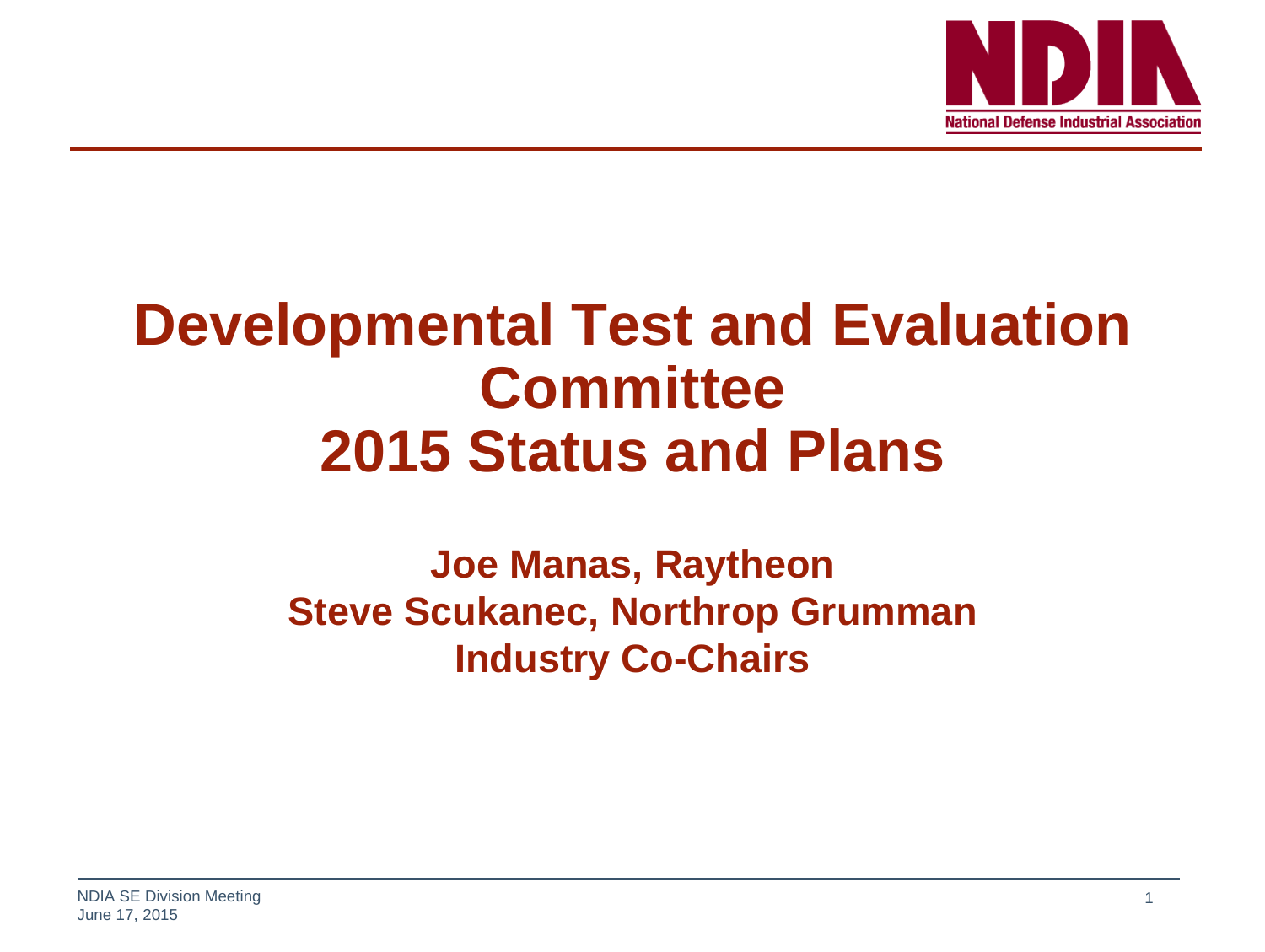## **DT&E Committee - 2015 Projects**



## **Proposed 2015 Tasks:**

- **1. Case Study: Chief Developmental Tester Pilot Programs (First 17 CDTs certified by DASD-DT&E Dec 2015). Lessons Learned**
- **2. White Paper: Cybersecurity DT&E (w/ SSE Committee Metrics & Measures project)**

## **Deliverables/Products**

- **1. CDT/ITL Best Practices documented, Developmental Evaluation Framework (DEF) workshop guidelines, Lessons Learned**
- **2. Recommendations on how to apply the new Cyber DT&E guidance (from the DAG) for verification of SSE assurance cases – Early Cyber DT&E "Shift Left"**

## **Schedule / Resources**

- **1. 2015Q2 – Programs being indentified for potential pilots to study CDT/ITL**
	- **DASD(DT&E) – Dr. Brown to assign POC**
- **2. 6/17/15 White Paper working meeting.**
	- **Industry POCs for authoring & review**
		- **Raytheon – Joe Manas**
		- **Lockheed Martin – George Little**
		- **NGC – Mike Rabens, Steve Scukanec**
		- **Boeing – Sandi Gianotas**
		- **TBD - TBD**

## **Status:**

- **1. CDT-ITL pilots - Reaching out to DT&E community to identify candidate programs where CDTs have been deployed –and programs are willing to participate.**
	- **Dr. Brown DASD(DT&E) to provide POC**
- **2. Currently defining/assigning sections of the SSE white paper**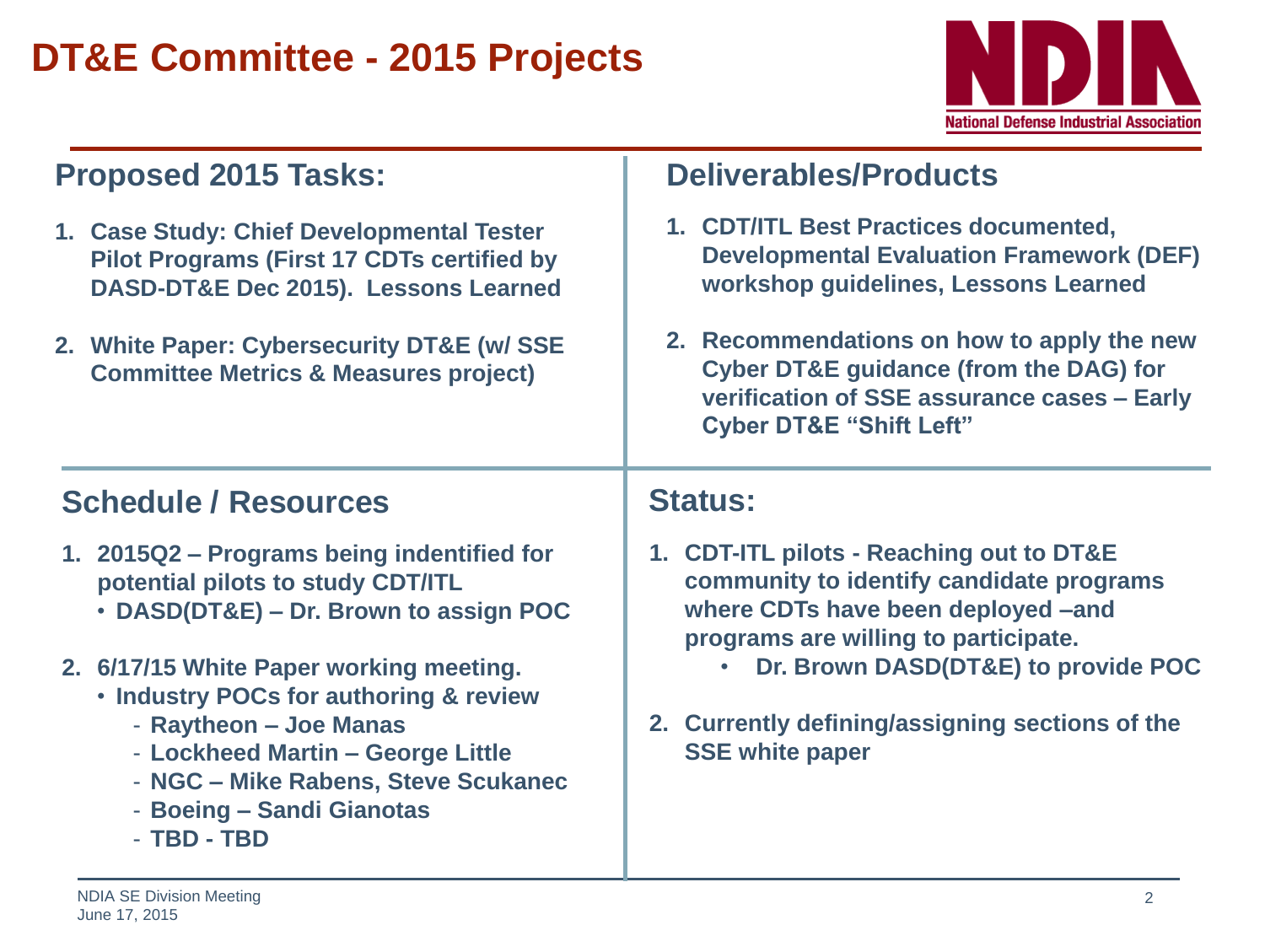# **DASD(DT&E) 2014 Annual Report Cybersecurity DT&E**

**National Defense Industrial Association** 

- *"The cybersecurity DT&E process provides the Chief Developmental Tester and T&E community with a set of recommended developmental cybersecurity T&E objectives to consider when planning and assessing a system and outlines the procedures necessary to gather test data for a DASD(DT&E) program assessment supporting a major decision."*
- *"The guidance will be included in the next update of the Defense Acquisition Guidebook (DAG)."*

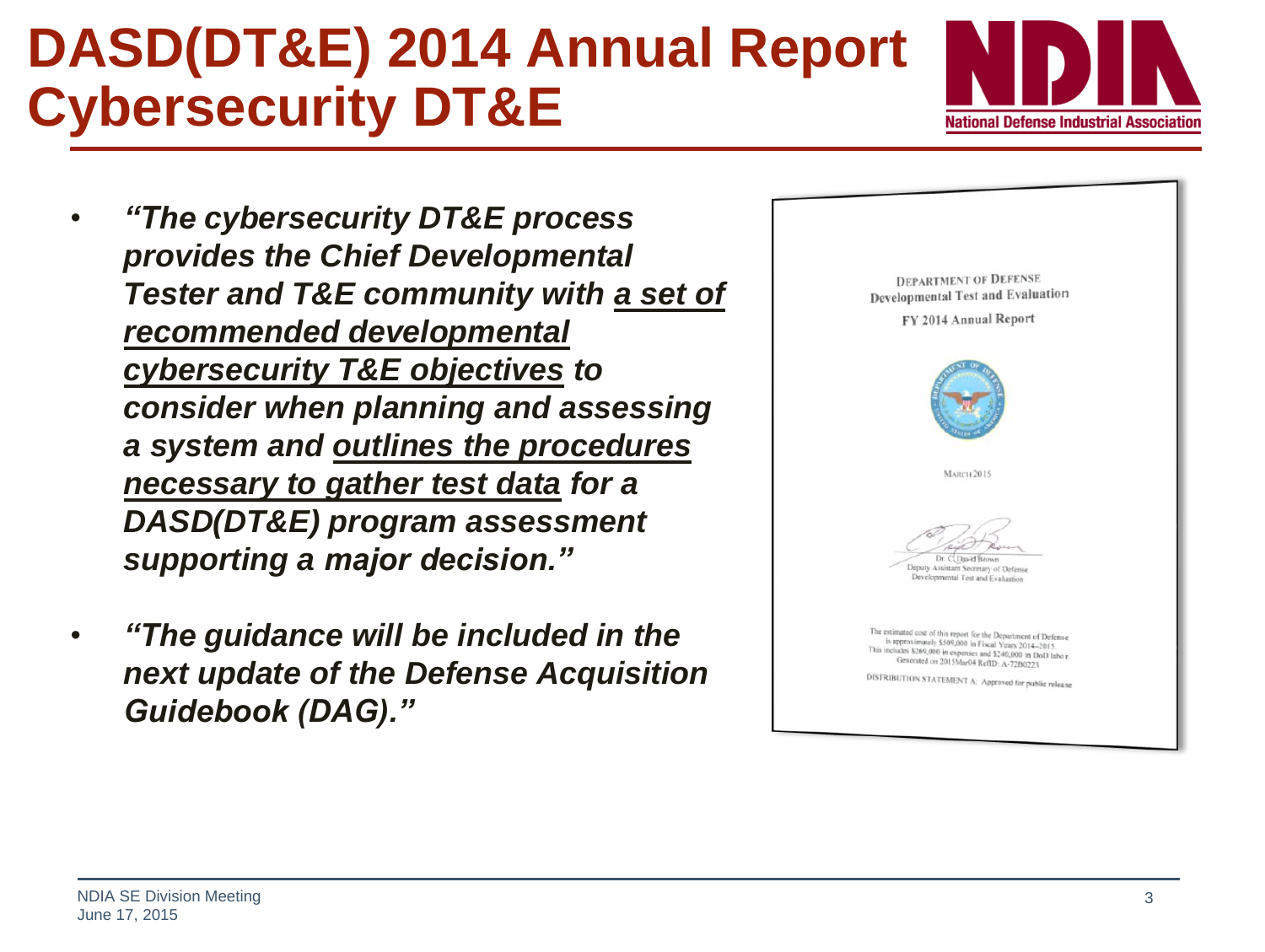

### **Overview:**

**The value of developing well defined, measurable, system security metrics is to be able to establish an indicator of a system's security mission effectiveness.**

### **Goal:**

**Develop system security metrics that establish thresholds and trends that are predictive of the system's ability to perform within the mission threat environment.**

## **Objectives:**

- **1. Create levels of end system security performance metrics.**
- **2. Develop indicators and trades of in-process security metrics.**

## **Leverage of off previous work**

- **Lessons learned from the Draft Practical Measurement Framework for Software Assurance and Information Security report. – Bob Martin, Mitre**
- **The Air Force Program Protection Metrics Scorecard which includes questions with binary responses (Y/N). – Danny Holtzman & Brett Johnson, Mitre**
- **Development of a common scale for measuring security risk – Holly Dunlap, Raytheon**
- **What is measurable and evolution of measurement scales – Taz Daughtery**
- **Safety Community -The safety board uses assurance cases. Assurance cases are a compilation of performance (technical), artifacts (evidence) and activities (processes).**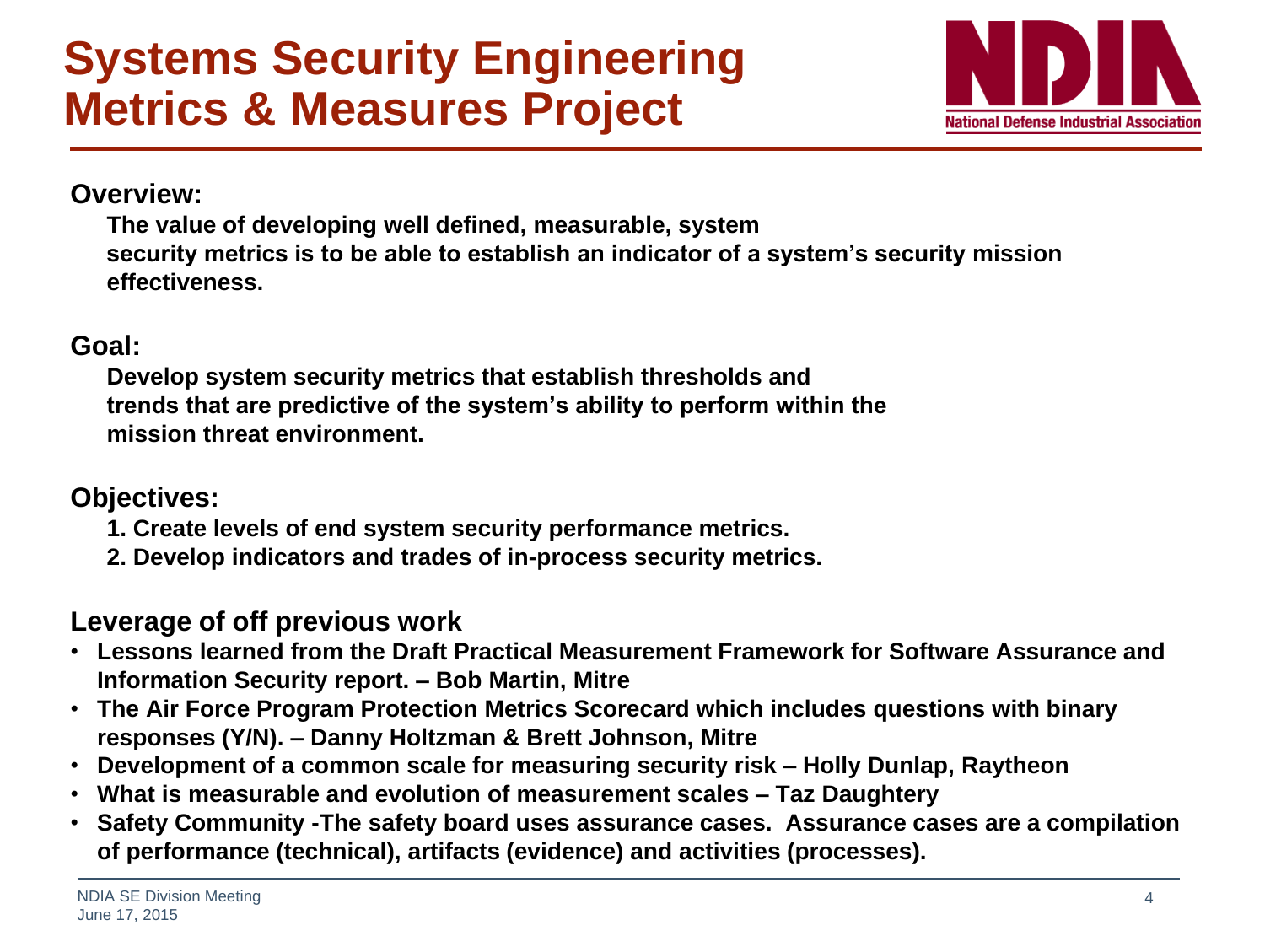**3. Relationship of Cyber System Resiliency for Mission Assurance & System Security (Program Protection)**

### **4. Framework**

**2. Prior Work**

**1. Intro**

- A. CONOPS
- B. Mission Threads

**Draft Outline & Assignments**

- C. System Performance Parameters
	- I. Architecting for Cyber Resiliency
	- II. System Security Risk
		- i. Common Scale
		- ii. Normalized Figures of Merit
	- III. System Cyber Availability Measure
	- IV. System Security Assurance Cases
		- i. Verify & Validate
	- V. Programmatic Progress
- **5. How to use the Framework**
- **6. Conclusion**

## **7. Appendix - Taxonomy**

**Need Authors!** 

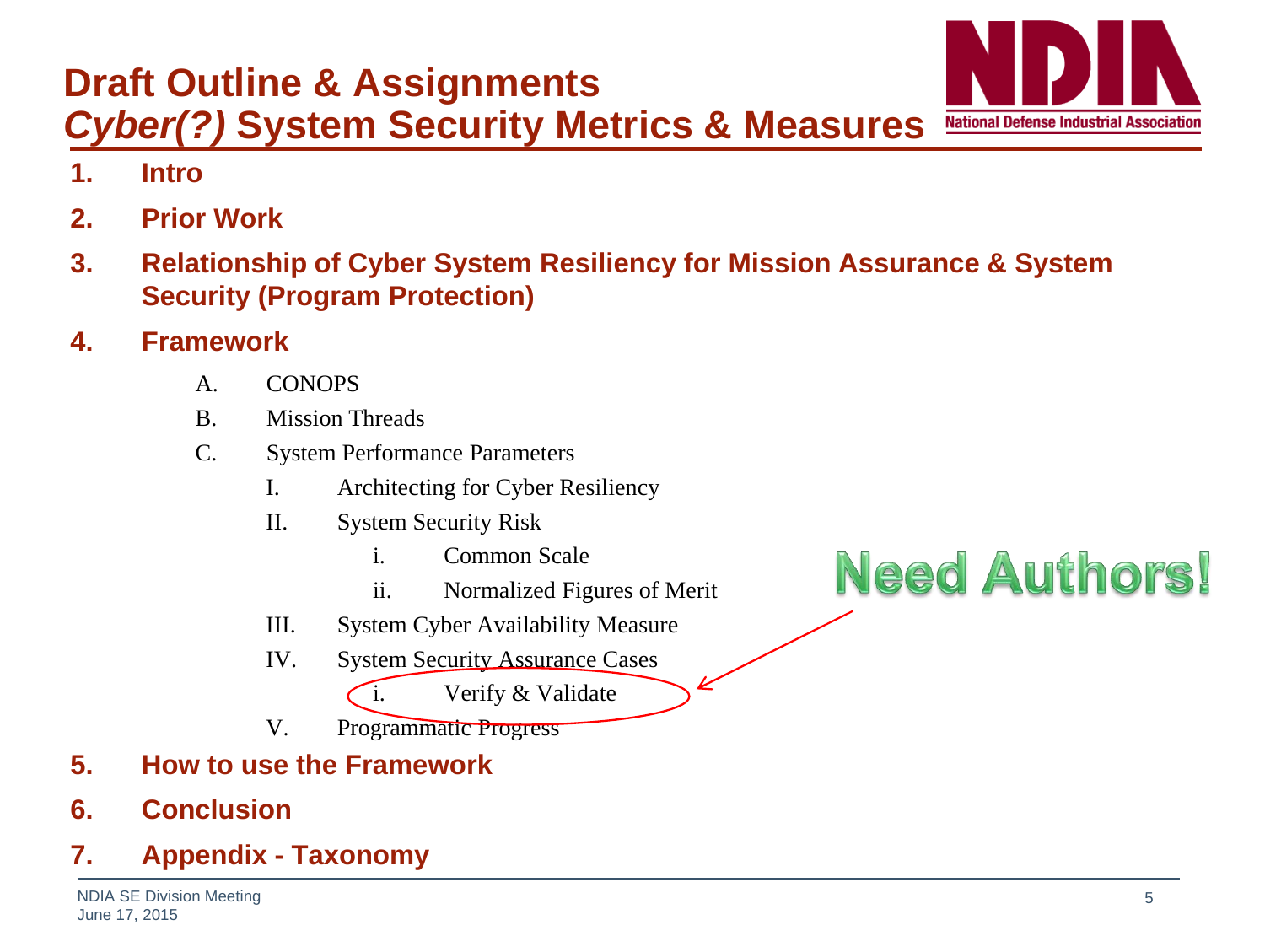

# **Completed 2014 Projects Summary**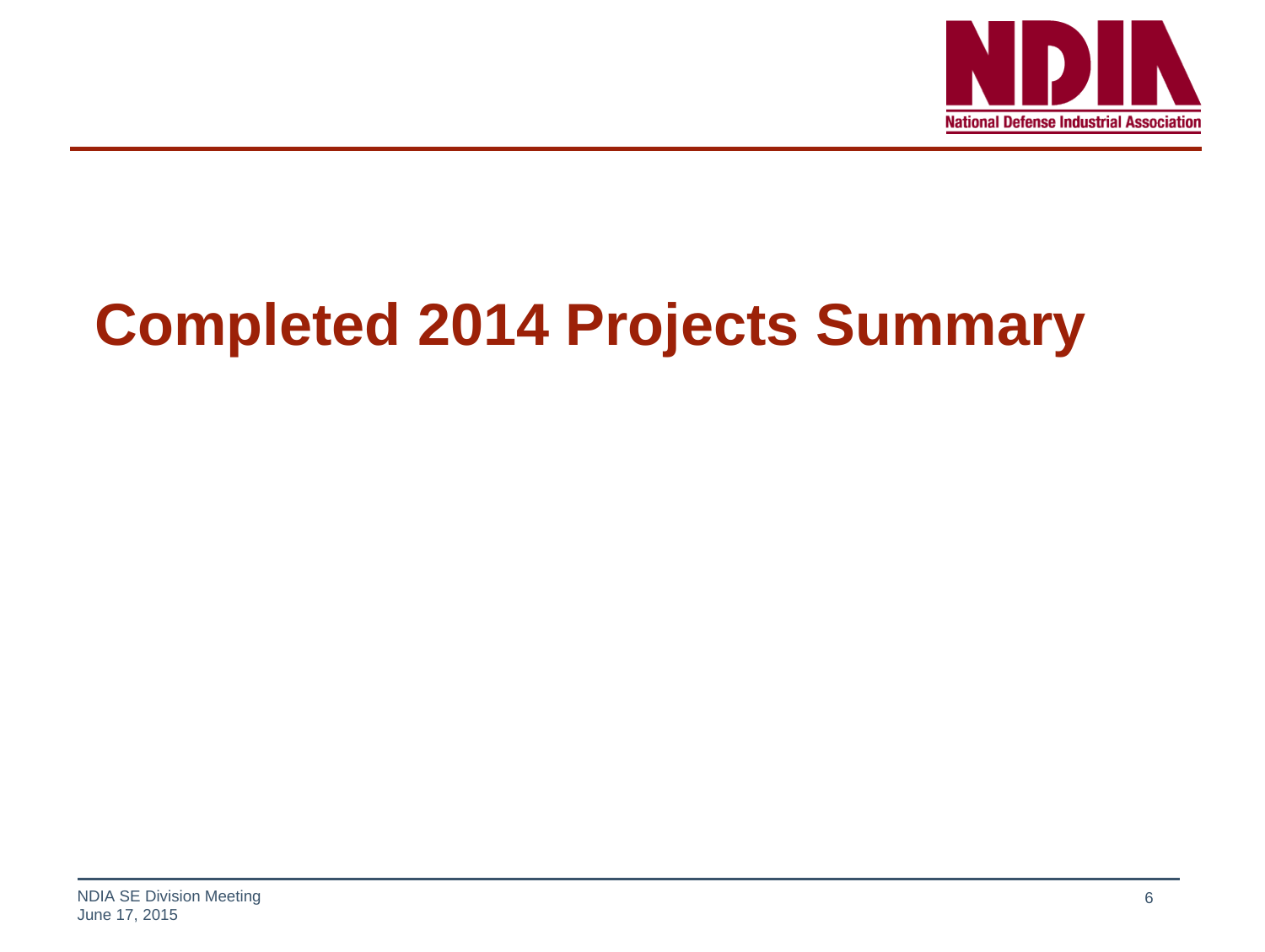# **DT&E Committee 2014 Accomplishments**



| <b>Activity</b>                                     | <b>Plans for 2014</b>                                                                       | <b>Status/Plans</b>                                                                                                                                                            |  |  |
|-----------------------------------------------------|---------------------------------------------------------------------------------------------|--------------------------------------------------------------------------------------------------------------------------------------------------------------------------------|--|--|
| <b>NDIA T&amp;E Conf</b>                            | Panel members, CDT project<br>awareness & status                                            | Manas participated as panel member,<br>CDT project also briefed at conference<br>by Joe Manas.                                                                                 |  |  |
| <b>NDIA SE Conf</b>                                 | DT&E tracks, Test Perspectives<br>for Architecture                                          | 12 papers presented included joint<br>tracks w/ M&S & Interoperability, Joe<br>Manas presented (for Beth Wilson)<br>"Test Perspectives for Architecture"<br>paper              |  |  |
| <b>Cyber DT&amp;E</b>                               | Develop recommendations for<br>Cyber Guidelines 2.0 in 2014                                 | Completed paper, submitted to DASD-<br>DT&E / DASD-SE, well received:<br>"Wish to express my thanks for this<br>excellent feedbackthoughtful<br>review."-DASD-DT&E             |  |  |
| <b>Chief Developmental</b><br><b>Tester Project</b> | Develop recommendations for<br>industry interaction with Chief<br>Developmental Tester role | Completed 17 page white paper<br>(reviewed & approved by (DT&E,<br>ICOTE, T&E committees), in process<br>with NDIA leadership for formal<br>submittal to Mr. Kendall's office. |  |  |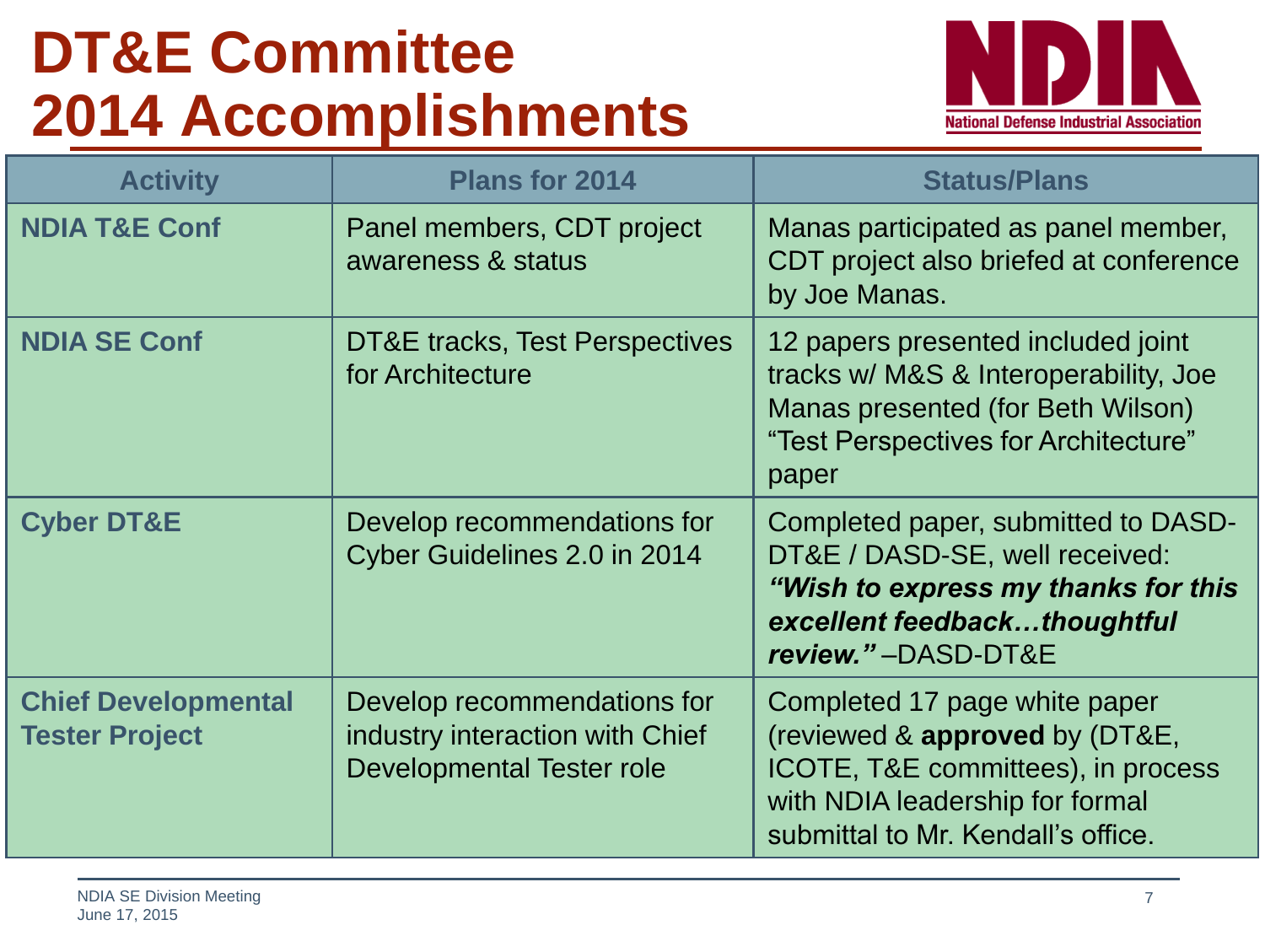# **Cyber DT&E Guidelines Project**



| <b>Project Name</b>                                                                                                                                                                                                                                                                                                                                                                                                                                                                                                                                                                                                                                                                                                                                                                                                                                                                                                                                                                                                                                                                                                                                              | <b>Activities for 2014</b>                                                                  | <b>Project Output</b>                                                                                                                                                                                                                          |  |  |
|------------------------------------------------------------------------------------------------------------------------------------------------------------------------------------------------------------------------------------------------------------------------------------------------------------------------------------------------------------------------------------------------------------------------------------------------------------------------------------------------------------------------------------------------------------------------------------------------------------------------------------------------------------------------------------------------------------------------------------------------------------------------------------------------------------------------------------------------------------------------------------------------------------------------------------------------------------------------------------------------------------------------------------------------------------------------------------------------------------------------------------------------------------------|---------------------------------------------------------------------------------------------|------------------------------------------------------------------------------------------------------------------------------------------------------------------------------------------------------------------------------------------------|--|--|
| <b>Cyber DT&amp;E</b>                                                                                                                                                                                                                                                                                                                                                                                                                                                                                                                                                                                                                                                                                                                                                                                                                                                                                                                                                                                                                                                                                                                                            | Review what industry does for cyber<br>testing, expand focus to include<br>interoperability | • Recommendations for Cyber Testing<br>guidelines<br>• NDIA conference paper & ITEA journal                                                                                                                                                    |  |  |
| OFFICE OF THE ASSISTANT SECRETARY OF DEFENSE<br>3030 DEPENSE PENTAGON<br>WASHINGTON, DC 20301-3030<br>APR 19 2013<br><b>HESEARCH</b><br>MEMORANDUM FOR DASD(DT&E) STAFF<br>SUBJECT: DASD(DT&E) Priorities<br>The purpose of this memorandum is to identify the priorities and actions I believe this<br>office needs to take to be more responsive to acquisition decision makers, program managers,<br>and the developmental test community. The DASD(DT&E) office has established a very<br>positive reputation as an organization dedicated to helping acquisition programs succeed; the<br>priorities discussed in this memorandum are intended to take DT&E in general, and our<br>ceassization in particular, to the "next level" by focusing program engagement on test strategies<br>that are simultaneously more efficient and more comprehensive, consistent with the overacching<br>theme of Better Buying Power 2.0. Since assuming the duties as the Acting DASD(DT&E), I<br>have been aggressively advocating the "Shift Left" initiative, and that is the basis for the<br>priorities discussed below.<br>Mission: Right information, right time. |                                                                                             | Office of the DASD $(DT&E)$<br>Guidelines for Cybersecurity DT&E, version 1.0, 19 April 2013<br><b>Guidelines for Cybersecurity DT&amp;E</b><br>v1.0<br>Purpose. These guidelines provide the means for DASD(DT&E) staff specialists to engage |  |  |
| Our primary mission is to provide the USD(AT&L) and the Secretary of Defense with<br>timely and objective assessments of acquisition programs at key decision points; in other words,<br>and in keeping with Mr. Kendall's famous Deming quote, we "bring data." I believe we have to<br>improve the timing, content, and quality of the information we provide. We have to be able to<br>translate deep technical understanding, across a broad spectrum of program requirements, into<br>decision quality information, at the right time. We must develop a continuum of DT&E<br>knowledge as systems are developed and provide our assessment prior to major milestone                                                                                                                                                                                                                                                                                                                                                                                                                                                                                        | Req<br><b>MSB</b><br><b>MSA</b><br>Decision<br>MDD                                          | <b>FRPDR</b>                                                                                                                                                                                                                                   |  |  |

koowledge as systems are develops<br>of an provident in provident in prior to major endomination. Our method of delivering this information has been as<br> $\sim$  Manustering of Operational (All the system of the system of the<br>sys

Vision: Improve production readiness.

 $\label{thm:main} \begin{minipage}[t]{0.9\textwidth} \begin{itemize} \textbf{Because 1 except you to work with great automorphism by some temperature with programming problems.} \textbf{We will be undefined in the observed balance of detailed grüdering approach to maximize for the observed. My via the DASSQOTAEID is a proper same action as a single program is in rowing forward. My via on for DASSQOTAEID is a high program is at the conditions for improved production radiation.} \end{itemize} \end{minipage}$ 

To reduce discovery of deficiencies late in the acquisition cycle, we must advocate test<br>stategies and planes that ensure rigorous developmental testing with generic mission context to<br>evaluate gerformance and cellability,



## **Project Lead: Dave Desjardins Joint Project with ITEA**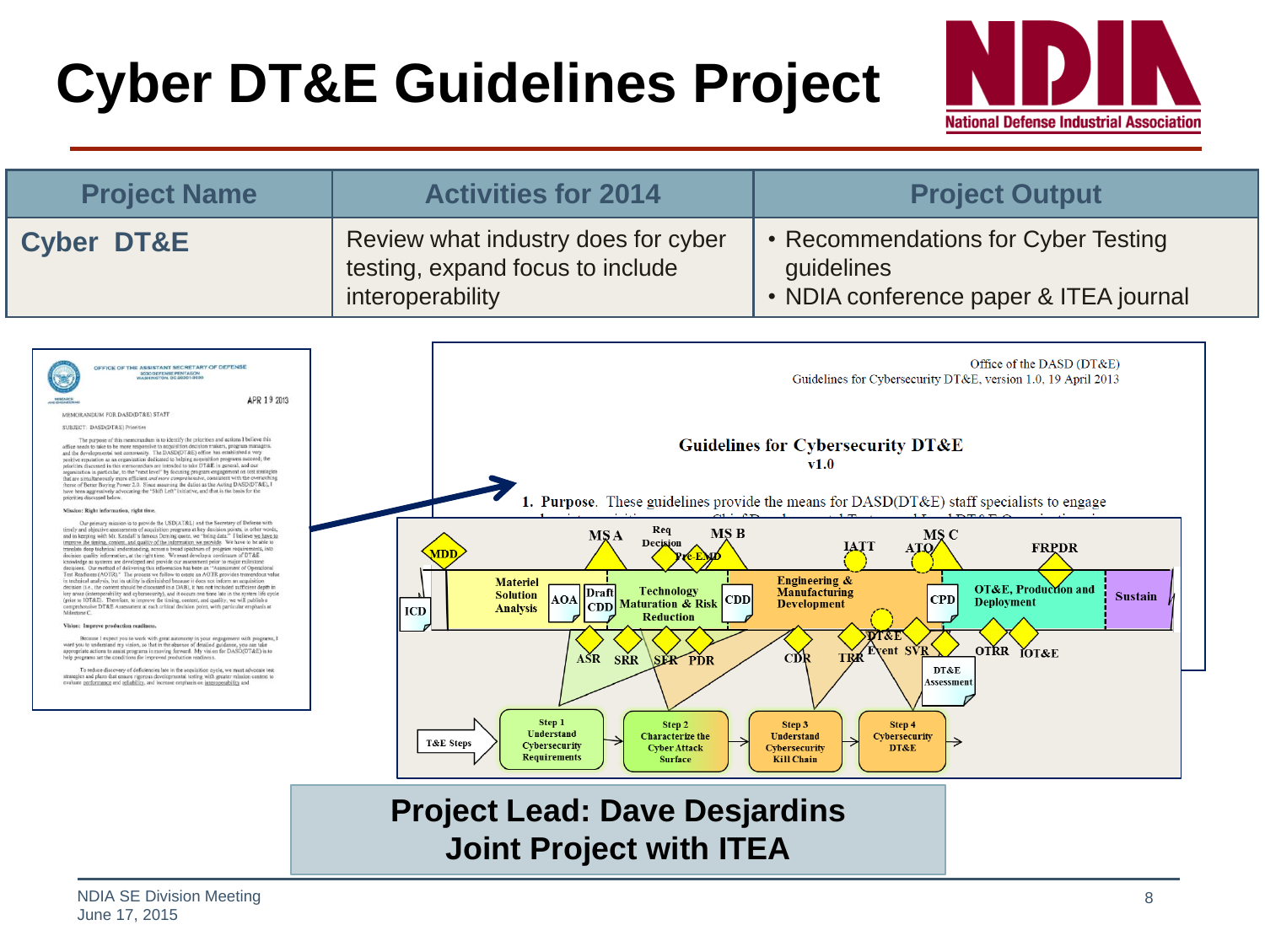## **Cyber DT&E Project – Completed**



- **Team comprised of Gov/Industry members**
	- Pete Christianson (MITRE) lead Gov rep.
- **Guideline paper completed by team & submitted to DASD-DT&E (Patrick Clancy) via Pete Christianson in March 2014**
- **Response from DASD(DT&E) was very positive** *"Wish to express my thanks for this excellent feedback…thoughtful review."*
- **Additional Comments from DASD(DT&E)**
	- DASD(DT&E) in collaboration with DASD (SE) and DOT&E are in the process of refining the initial Cybersecurity T&E guidance in order to support T&E across the acquisition lifecycle.
	- That guidance will ultimately be published in the upcoming updates to Chapter 9 of the Defense Acquisition Guidebook as well as the AT&L sponsored PM Cybersecurity Guidebook.
	- Mr Clancy has forwarded the suggested revisions to them for consideration as they finalize this guidance
- **Project team is exploring venues for paper/journal publishing on project (ITEA Journal 2015)**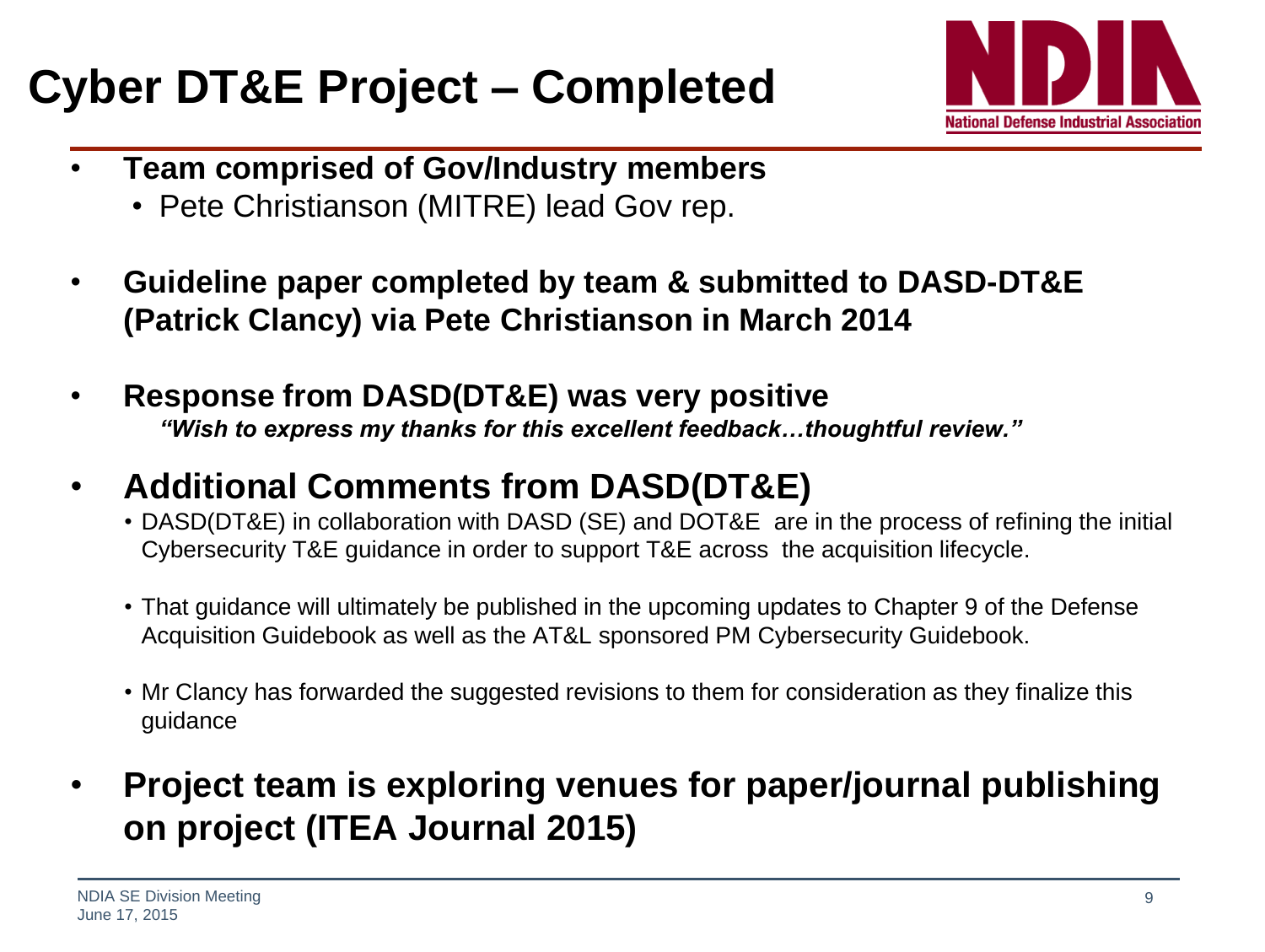## **Chief Developmental Tester Project**



| <b>Project Name</b>                         |                                                                                                                                                                                                                                                                                                                                                                                                                                                                                                                                                                                                                                                                                                                                                                                                                                                                                                                                                                     | <b>Activities 2014</b>                                                |                       |                                                                                           | <b>Project Output</b>                                                                        |                                                        |
|---------------------------------------------|---------------------------------------------------------------------------------------------------------------------------------------------------------------------------------------------------------------------------------------------------------------------------------------------------------------------------------------------------------------------------------------------------------------------------------------------------------------------------------------------------------------------------------------------------------------------------------------------------------------------------------------------------------------------------------------------------------------------------------------------------------------------------------------------------------------------------------------------------------------------------------------------------------------------------------------------------------------------|-----------------------------------------------------------------------|-----------------------|-------------------------------------------------------------------------------------------|----------------------------------------------------------------------------------------------|--------------------------------------------------------|
| <b>Chief Developmental</b><br><b>Tester</b> |                                                                                                                                                                                                                                                                                                                                                                                                                                                                                                                                                                                                                                                                                                                                                                                                                                                                                                                                                                     | Review service policies for new role<br>and industry implementations  |                       |                                                                                           | • Propose model for industry interaction<br>White paper<br>• T&E/SE conference presentations |                                                        |
|                                             |                                                                                                                                                                                                                                                                                                                                                                                                                                                                                                                                                                                                                                                                                                                                                                                                                                                                                                                                                                     |                                                                       |                       |                                                                                           |                                                                                              |                                                        |
|                                             | December 1, 2011<br>Ordered to be printed as passed                                                                                                                                                                                                                                                                                                                                                                                                                                                                                                                                                                                                                                                                                                                                                                                                                                                                                                                 |                                                                       |                       | acquisition program be supported by-                                                      | The Secretary of Defense shall require that each major defense                               |                                                        |
|                                             | <b>3 SEC. so6. MANAGEMENT OF DEVE</b><br><b>EVALUATION FOR MA</b>                                                                                                                                                                                                                                                                                                                                                                                                                                                                                                                                                                                                                                                                                                                                                                                                                                                                                                   |                                                                       |                       | "(A) a Chief Developmental Tester; and<br>(B) a governmental test agency, serving as Lead |                                                                                              |                                                        |
|                                             | In the Senate                                                                                                                                                                                                                                                                                                                                                                                                                                                                                                                                                                                                                                                                                                                                                                                                                                                                                                                                                       | 5<br>(a) CHIEF DEVELOPMENTAL T<br>7 of the John Warner National Defen | <b>TION PROGRAMS.</b> | program.                                                                                  |                                                                                              | Developmental Test and Evaluation organization for the |
|                                             | Resolved, That the<br>8 Fiscal Year 2007 (Public Law 109-364; 120 Stat. 2330),<br>tives (H.R. 1540) entit<br>9 as amended by section 805(c) of the National Defense Au-<br>tions for fiscal year 201<br>10 thorization Act for Fiscal Year 2010 (Public Law 110-181;<br>of Defense, for n<br>ment<br>activities of the Departa<br>$11$ 123 Stat. 2403), is further amended-<br>personnel strengths for<br>12<br>$(1)$ by redesignating paragraph $(6)$ as para-<br>poses.", do pass with the<br>13<br>$graph(7)$ ; and<br>AM<br>14<br>$(2)$ by inserting after paragraph $(5)$ the fol-<br>15<br>lowing new paragraph (6):<br>Strike out all<br>16<br>"(6) Chief developmental tester.".<br><b>SECTION 1. SHORT T</b><br>17<br>(b) RESPONSIBILITIES OF CHIEF DEVELOPMENTAL<br>This Act may<br>18 TESTER AND LEAD DEVELOPMENTAL TEST AND EVALUA-<br>3 thorization Act for F<br>19 TION ORGANIZATION.-Section 139b of title 10, United<br>20 States Code, is amended- |                                                                       |                       | • Coordinating DT&E activities                                                            | • Insight into Contractor activities                                                         |                                                        |
|                                             |                                                                                                                                                                                                                                                                                                                                                                                                                                                                                                                                                                                                                                                                                                                                                                                                                                                                                                                                                                     |                                                                       |                       | • Oversee T&E activities                                                                  | • Inform government PM about contractor DT&E results                                         |                                                        |
|                                             |                                                                                                                                                                                                                                                                                                                                                                                                                                                                                                                                                                                                                                                                                                                                                                                                                                                                                                                                                                     |                                                                       |                       |                                                                                           |                                                                                              |                                                        |
|                                             |                                                                                                                                                                                                                                                                                                                                                                                                                                                                                                                                                                                                                                                                                                                                                                                                                                                                                                                                                                     |                                                                       |                       |                                                                                           |                                                                                              | <b>Project Lead:</b><br><b>Joe Manas</b>               |